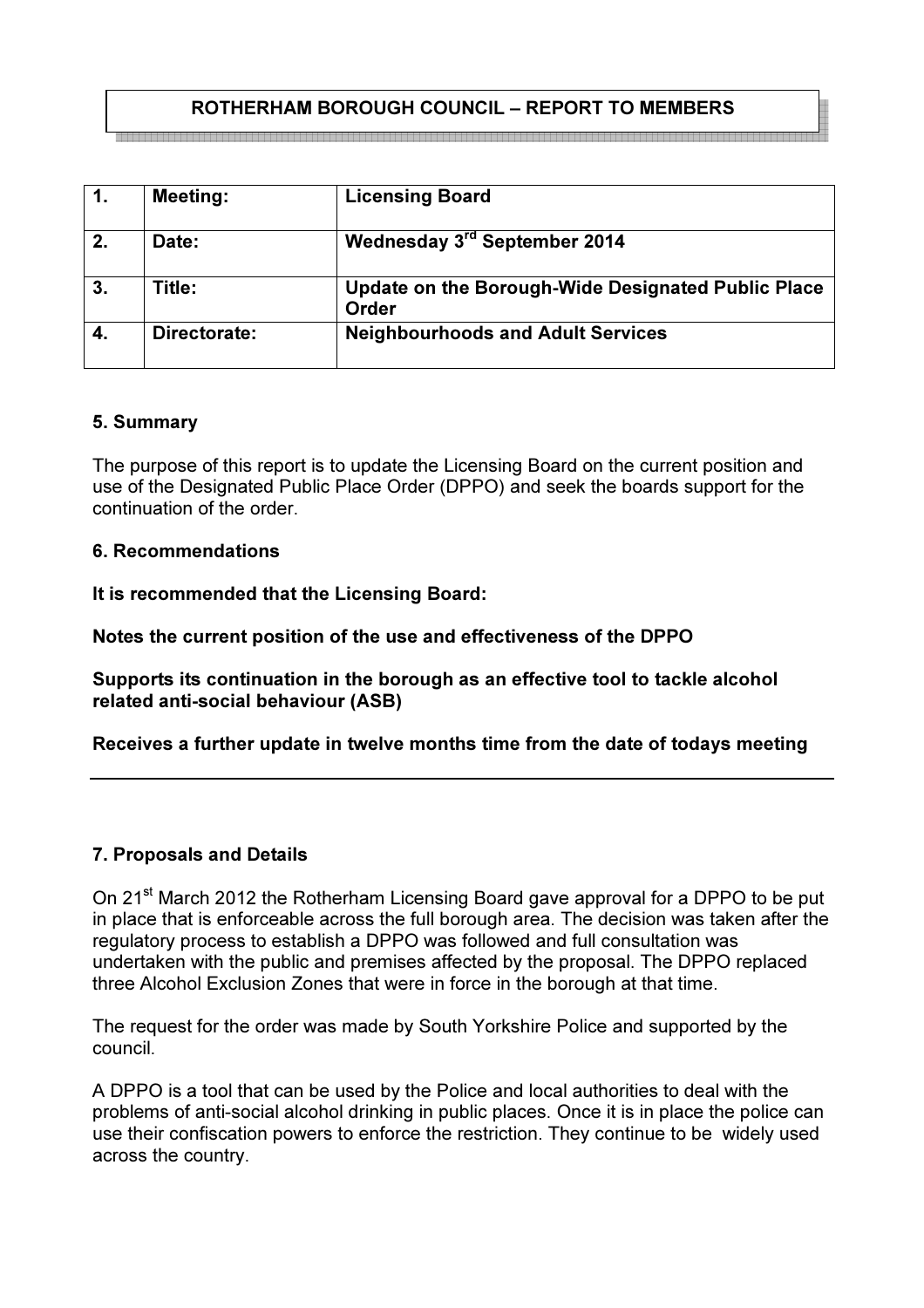It is not an offence to drink alcohol within a designated area and that a DPPO is not a 'ban' on drinking in public places, but failure to comply with an officer's requests to stop drinking and surrender alcohol without reasonable excuse is. Penalties can include:

- a penalty notice for disorder of £50;
- arrest and prosecution for a level 2 fine (max £500);

In Rotherham the DPPO is enforced by Police Officers, Police Community Support Officers and under new shared/accreditation powers, RMBC Wardens, although they will not be able to issue a Penalty Notice for Disorder .

In order to prevent public nuisance and disorder, if an officer suspects that a person(s) has recently drunk alcohol or intends to drink alcohol in a DPPO area, the officer can require that person(s) to:

- stop drinking alcohol (or anything believed to be alcohol)
- hand over the containers they are drinking from (sealed or unsealed)
- hand over any other containers believed to contain alcohol.

South Yorkshire Police work with voluntary, statutory and business partners to deliver an integrated approach to reducing violent crime in the borough. A partnership delivery plan is in place which focuses on maximum visibility, effective use of legislation and joint partnership working. To compliment the work on reducing alcohol related violence the principals of Community Alcohol Partnerships have been rolled out across all wards to reduce alcohol related ASB.

Although the Police do not record the number of times the powers of the DPPO have been used, this partnership work is reliant upon DPPO's to assist officers to prevent drinking in streets / public places which is likely to cause violence or ASB, and the designated DPPO signs act as a visible reminder to potential offenders. The following are examples of how the Police use the power:

- Rotherham United home games to prevent alcohol related disorder. Ensuring no drinking outside pubs which creates a greater risk of disorder and injury from bottles / glasses been used as missiles or simply smashed on pavements. There is also a further risk mitigated as shoppers are not forced to walk around drinkers into the road
- EDL demonstrations and similar as above to prevent unnecessary antagonism between right wing groups and the local community
- Policing the alcohol related conduct in the town centre for all reasons mentioned above as well as allowing improved monitoring / control by door staff.
- Over the past 6 months the DPPO has been used to compliment 'Dispersal Legislation' – Over this period 122 individuals have been issued a Dispersal Notice. Dispersal notices are then followed by a letter of advice that should they be involved in further alcohol related ASB, a breach of DPPO or Disorderly behaviour over the next 2 months then they will be placed on an Accepatable Behaviour Contract (ABC). To date, 104 of these were issued to offenders from the night time economy and 18 to day time drinkers.